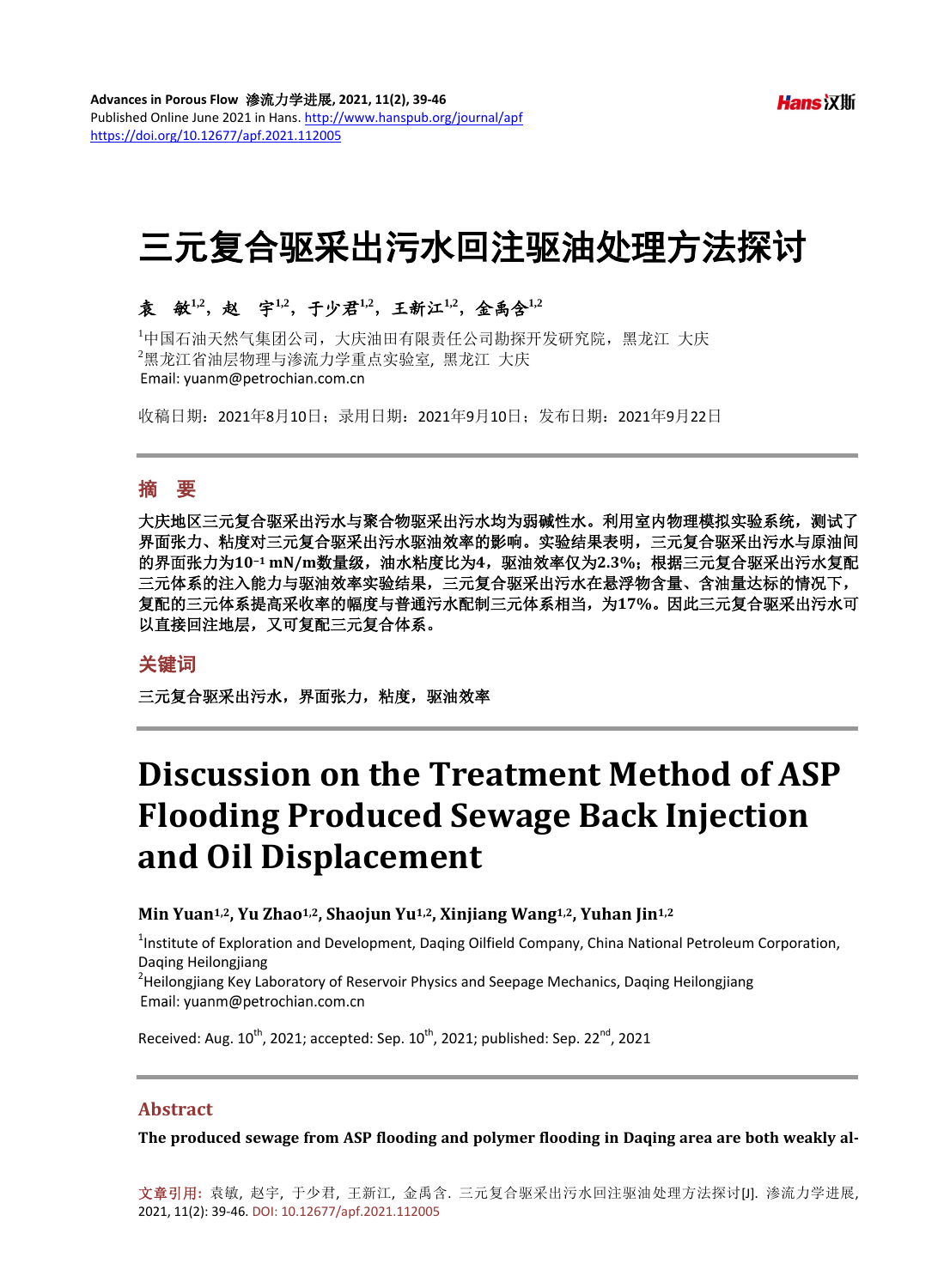**kaline water. The effects of interfacial tension and viscosity on oil displacement efficiency of ASP flooding produced sewage were tested by using the laboratory physical simulation experiment system. The results of the experiment show that the interfacial tension between ternary flooding produced water and crude oil is 10−<sup>1</sup> mN/m order of magnitude, the oil-water viscosity ratio is 4, and the oil displacement efficiency is only 2.3%; According to the experimental results of the injection capacity of the ternary flooding produced sewage compound system and oil displacement, the enhanced recovery rate of the ternary flooding produced sewage compound system is 17% as compared with the ordinary ternary system under the condition that the suspended matter and oil content of the produced sewage compound system meet the standard. Therefore, the produced sewage from ASP flooding can be directly injected back into the formation, and can be compounded with the ASP system.**

#### **Keywords**

**Waste Water in ASP Flooding, Interfacial Tension, Viscosity, Oil Displacement Efficiency**

Copyright © 2021 by author(s) and Hans Publishers Inc. This work is licensed under the Creative Commons Attribution International License (CC BY 4.0). <http://creativecommons.org/licenses/by/4.0/>  $\boxed{6}$   $\boxed{0}$ Open Access

**1.** 引言

三元复合驱采出污水是伴随三元复合驱驱替过程排出地面的地下水,主要包括聚合物、表面活性剂、 悬浮物颗粒,油等物质。在油田注水开发后期,水驱、聚合物驱均不能大幅度提高原油采收率时,三元 复合驱技术就成为原油持续稳产、高产的动力。从上个世纪九十年代开始,大庆油田分区块部署三元复 合驱技术,该技术应用规模不断扩大,现已进入工业化推广阶段。随着现场试验推广区块的不断增加, 在提高采收率的同时,如何处理和利用三元复合驱采出污水对石油工作者来说是一个巨大的挑战。顾敏 等提出了将三元复合驱采出污水,经过现场污水处理后直接回注地层的观点。目前,国内外对三元复合 驱采出污水处理技术有着广泛的研究[\[1\]](#page-6-0) [\[2\]](#page-6-1) [\[3\]](#page-6-2) [\[4\]](#page-6-3) [\[5\]](#page-6-4)。本着节约成本和保护环境的原则, 将三元复合驱 采出污水直接回注地层,或者代替普通污水配制三元复合体系,都是值得参考的方法。本文对三元复合 驱采出污水在水驱后及在复配三元复合体系后,提高采收率的幅度分别作了机理分析评价,提出三元复 合驱采出污水复配三元复合体系是可行的观点。

## **2.** 实验条件及方法

#### **2.1.** 实验用油、水

1) 室内实验用模拟地层水由大庆油田地层水资料配制而成,矿化度 6770 mg/L。

2) 实验用注入水由取自现场的三元复合驱采出污水根据实验需要通过处理、配制而成,用于测定不 同条件下的注入水水驱采收率。

实验用油、水的粘性采用 AR-G2 型流变仪测量(测定温度 45℃)的结果如下:

a) 模拟油为牛顿流体, 剪切速率 7.34 (l/s), 粘度为 9.8 mPa⋅s, 见图 [1\(a\)](#page-2-0);

b) 模拟地层水溶液为牛顿流体, 剪切速率 7.34 (l/s), 粘度为 0.62 mPa·s, 见图 [1\(b\)](#page-2-0)。

#### **2.2.** 岩心样品

采集大庆油田均质性好的天然岩心样品,样品直径为 2.5 cm,长度 4~5 cm 的圆柱体。样品空气渗透 率分别为小于 100 mD、(100~300) mD、(300~600) mD 和(600~800) mD。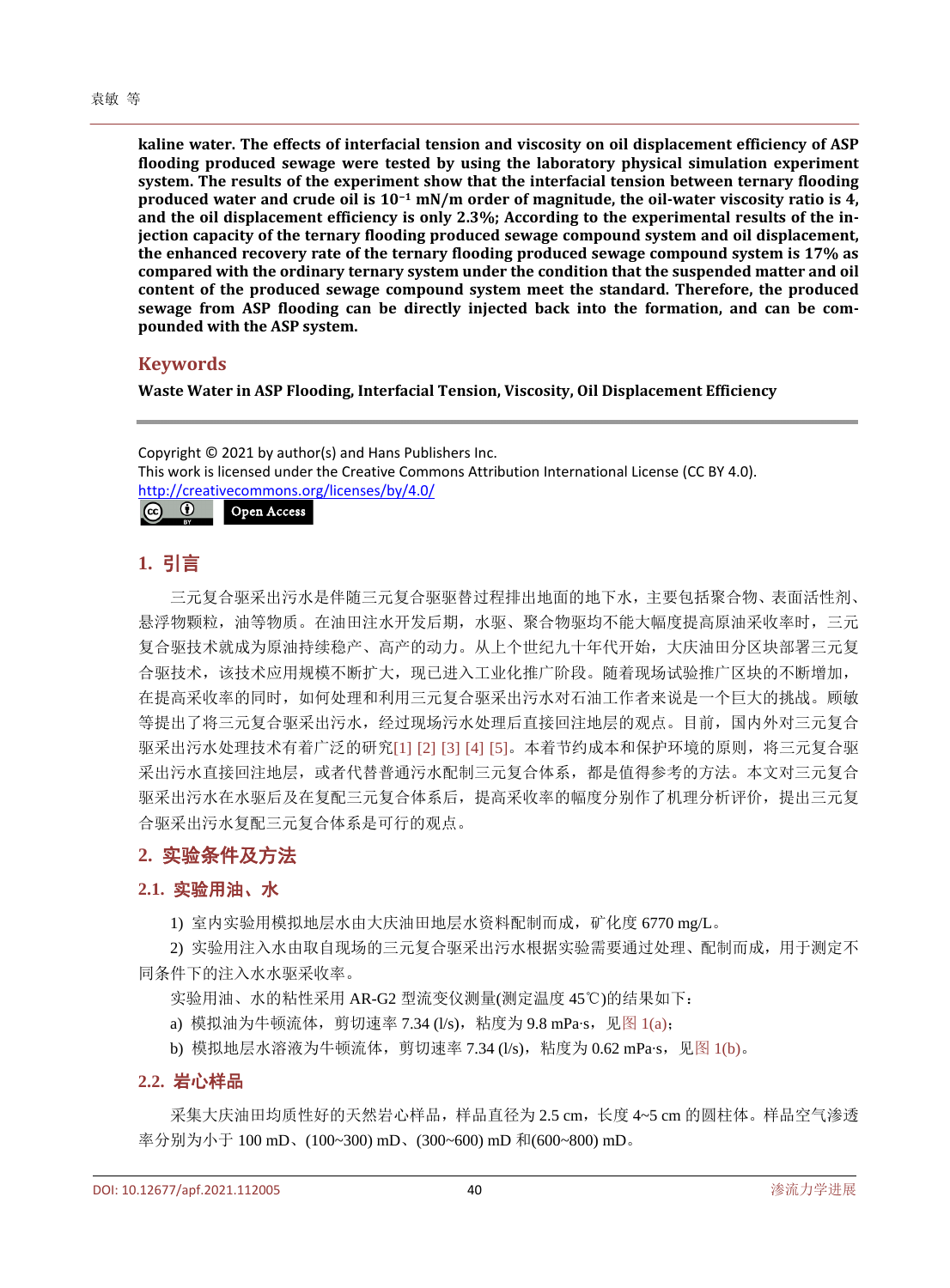<span id="page-2-0"></span>

**Figure 1.** (a) Stress-strain relationship for simulated oil; (b) Stress-strain relationship for water 图 **1.** (a) 模拟油的应力–应变曲线;(b) 地层水的应力–应变曲线

#### **2.3.** 实验驱替速度

实验过程中采用恒速法,驱替速度为 0.2 mL/min。

#### **2.4.** 实验步骤

- 1) 取芯,洗油,测定岩心基本参数(岩心质量、空气渗透率等);
- 2) 岩心饱和地层水后质量与岩心质量差,计算孔隙体积 PV;
- 3) 将地层水、注入水和模拟油分别装好,放入恒温箱保温,实验温度 45℃;
- 4) 地层水排空夹持器,注入水依次排空管线,饱和油,计算原始含油饱和度;
- 5) 驱替过程

地层水驱至含水 98%,恒速 0.2 ml/min,根据达西公式 *K* =  $\frac{Q u L}{A \left( p1-p2 \right)}$  ,计算水相渗透率,并

计量地层水水驱采收率;

三元复合驱采出污水驱替 50 PV 至不出油为止, 计量三元污水驱替后最终采收率。实验过程中采用 恒速法,驱替速度为 0.2 mL/min。

## **3.** 三元复合驱采出污水水质情况

#### **3.1.** 三元复合驱采出污水特征成分含量

三元复合驱采出污水总外输水中有机物包括聚合物、表面活性剂、含油以及三项细菌(硫酸还原菌、 铁细菌、腐生菌),无机物为悬浮物(成分以二氧化硅为主的硅藻土,复杂的铁化合物和其他金属化合物), 其中一些悬浮物颗粒表面包裹着聚合物、表面活性剂、油等有机成分[。表](#page-3-0) 1 为三元复合驱采出污水各项 成分含量,可以看出聚合物含量较高,为 474.6 mg/L; 悬浮物含量明显高于聚合物驱采出污水, 说明三 元复合驱过程中有更多的岩石、黏土颗粒产生脱落和运移,三元复合体系与原油间的乳化作用携带出大 量油珠;油珠对悬浮物有较强的捕集和吸附作用,因此悬浮物含量和含油量均大大高于含聚污水。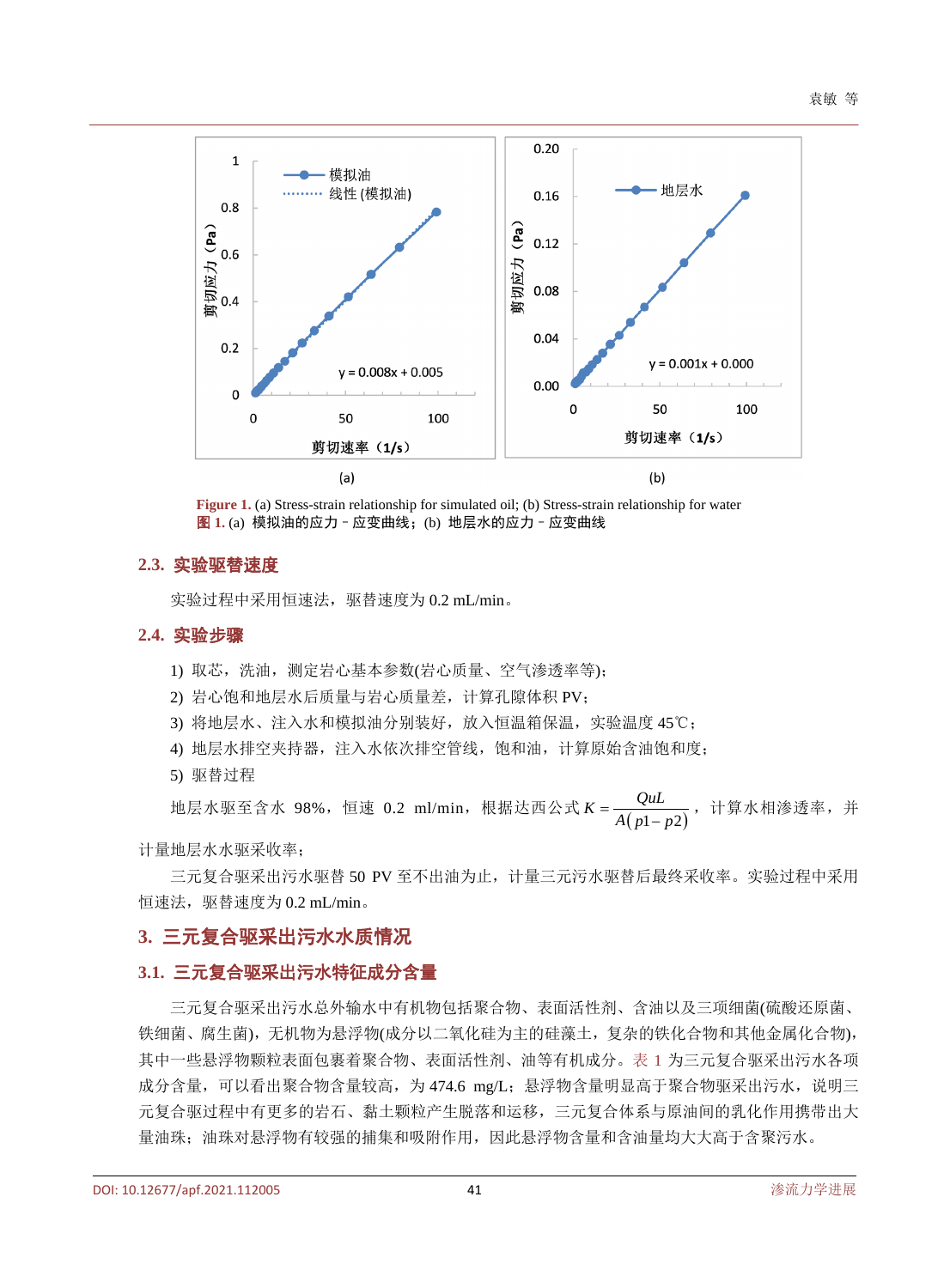| 表 1. 三元复合驱采出污水特征成分含量统计表 |             |               |             |               |                         |                       |  |  |
|-------------------------|-------------|---------------|-------------|---------------|-------------------------|-----------------------|--|--|
| 检验<br>项目                | 聚合物<br>mg/L | 表面活性剂<br>mg/L | 含油量<br>mg/L | 悬浮物含量<br>mg/L | 硫酸还原菌<br>$\uparrow$ /mL | 铁细菌<br>$\uparrow$ /mL |  |  |
| 结果                      | 474.6       | 32.4          | 57.8        | 81.6          | 300.0                   | 25.0                  |  |  |

<span id="page-3-0"></span>**Table 1.** Statistical table of various ion contents in produced sewage by ASP flooding

## **3.2.** 三元复合驱采出污水各项离子成分含量

检测三元复合驱采出污水中各项离子成分[,表](#page-3-1) 2 可以看出,三元复合驱采出水 PH 值大于 7,呈碱性; 总矿化度含量较高,为 5687~7094 mg/L。三元复合驱采出污水中氢氧根(OH)离子含量均为 0 mg/L,表 明强碱 NaOH 已经在三元复合驱驱替过程中完全消耗,水型与模拟地层水或含聚污水水型一致,均为弱 碱(NaHCO3)型。三元复合驱采出污水中的 HCO<sub>3</sub> 离子可与 Ca<sup>2+</sup>、Mg<sup>2+</sup>反应生成碳酸钙或碳酸镁沉淀,应 减轻因地层水不配伍造成的地层、井筒结垢现象。

水样 PH 值 总矿化度 (mg/L) 阳离子浓度 $(mg/L)$  阴离子浓度 $(mg/L)$  $Na^+ + K^+$   $Ca^+$   $Mg^+$   $Cl^ SO_4^2$  $\text{CO}_3^{2-}$  $OH<sup>-</sup>$ HCO<sup>-</sup> 三元污水 1 站 8.13 7094.5 2037.1 50.9 13.8 880.1 6.98 0.00 0.00 4105.5 三元污水 2 站 9.10 5687.5 1883.9 32.8 7.45 848.59 58.9 720 0.00 2135.7 模拟地层水 6.9 6778.0 2316.4 10.1 11.7 2464.7 62.9 0.00 0.00 1913.2 含聚污水 8.21 5224.5 1668.6 45.4 15.0 1170.2 9.9 289 0.00 2026.4

<span id="page-3-1"></span>**Table 2.** Statistical table of various ion contents in produced sewage by ASP flooding 表 **2.** 三元复合驱采出污水各项离子成分含量统计表

# **4.** 三元复合驱采出污水驱油效率实验结果

## **4.1.** 三元复合驱采出污水在水驱后驱油效率实验

随着大庆油田原油的不断产出,二次注水采油的长时间累积,致使油井产水和油层含水不断上升, 三次采油需要化学剂深入到微观孔隙中,引起物理–化学变化来驱油。各种注入化学剂提高原油采收 率机理主要由三方面因素决定:一是油层非均质性的影响,本文选取不同渗透率,均质性较好的天然 岩心进行驱油实验,排除了地层正反韵律的影响;二是油水流度比,流度比的大小直接影响注入剂的 波及系数,流度比越小,波及系数越大;三是油藏润湿性的影响,亲水油藏更有利于注入剂提高原油 采收率。

实验注入水粘度越高,驱油时的油水流度比越小(即油水粘度比 μο/μw越低), 更有利于提高水驱采收 率。三元复合体系中聚合物的含量虽然较高,但经地层剪切、吸附及滞留后,三元复合驱采出水的粘度 降低为 2.4 mPa·s,油水粘度比较大约为 4,不能有效提高波及系数[\[6\]](#page-6-5)。另外,经检测三元复合驱采出污  $k$ 与原油间的界面张力为 $5.8 \times 10^{-1}$  mN/m, 由于三元复合驱采出污水中弱碱(NaHCO3)成分以及表面活性 剂含量较低,降低油水界面张力及改变油层岩石润湿性的能力减弱,总体驱油效率比水驱平均提高采收 率 2.3% ([见表](#page-4-0) 3)。出现这种结果的原因是:三元复合驱采出污水流动阻力系数小, 容易出现微观指进现 象,面积波及系数降低,弱碱及表面活性剂浓度较低,剥离油膜、乳化油滴能力大大减弱,这 2 个因素 作用,表现在水驱驱油效率结果上,并不显著[\[7\]](#page-6-6)。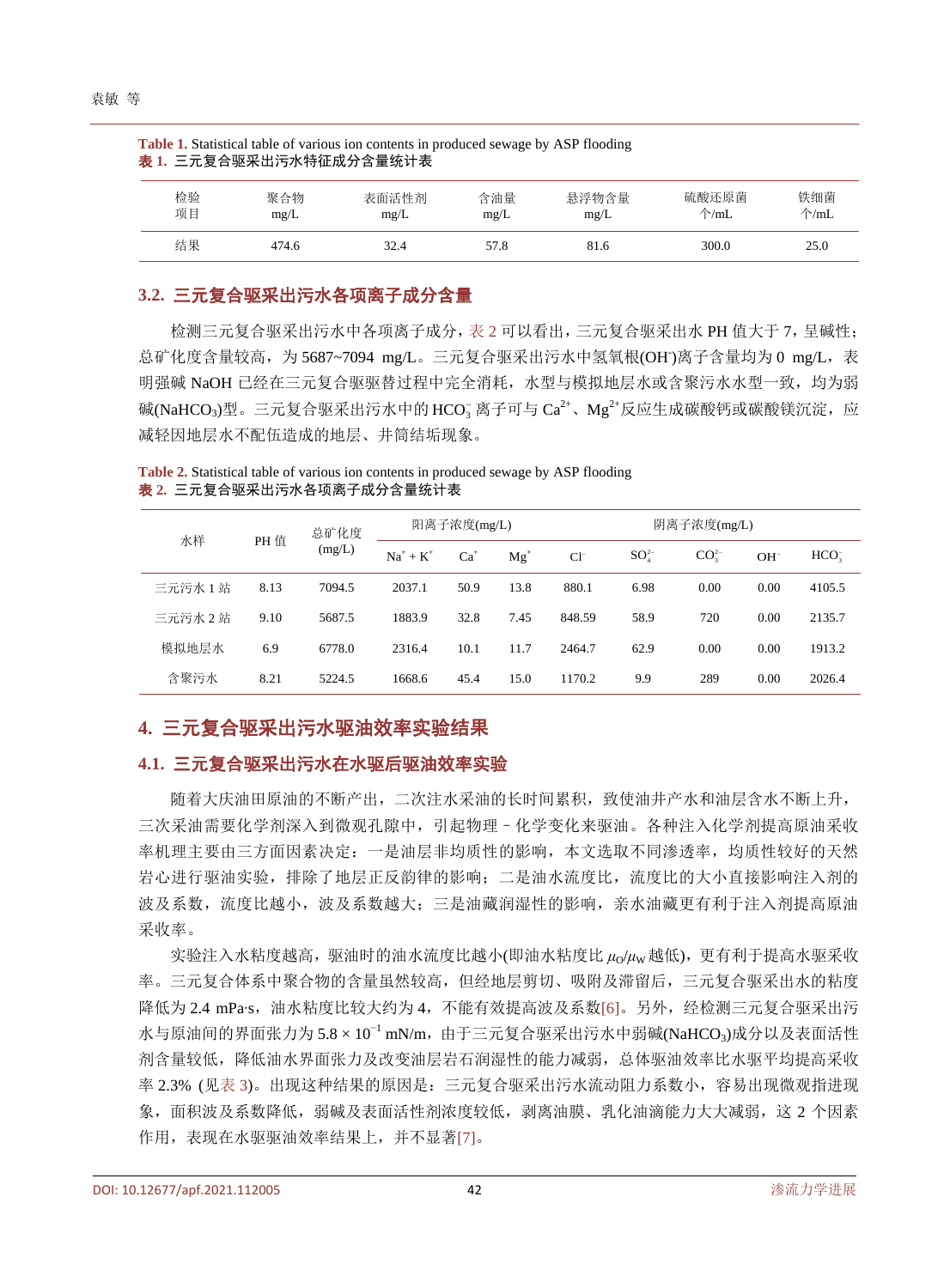| 样品号       | 水测<br>渗透率<br>(mD) | 原始含油<br>饱和度<br>(% ) | 水驱<br>采收率<br>(% ) | 最终<br>采收率<br>(% ) | 提高<br>采收率<br>(% ) | 备注                            |
|-----------|-------------------|---------------------|-------------------|-------------------|-------------------|-------------------------------|
| $X16-2$   | 34.7              | 48.7                | 41.2              | 42.6              | 1.4               | 三元污水驱比<br>水驱平均提高<br>采收率 2.3%。 |
| $366-2$   | 89.8              | 56.0                | 41.5              | 43.6              | 2.1               |                               |
| 372-4     | 149.1             | 58.1                | 47.1              | 50.9              | 3.8               |                               |
| $222 - 4$ | 241.4             | 64.6                | 46.2              | 48.3              | 2.1               |                               |
| $452 - 7$ | 48.9              | 58.4                | 42.9              | 44.1              | 1.2               |                               |
| $452 - 4$ | 66.8              | 49.8                | 45.7              | 48.6              | 2.9               |                               |

<span id="page-4-0"></span>**Table 3.** Experimental results of oil displacement efficiency of produced sewage by ASP flooding 表 **3.** 三元复合驱采出污水驱油效率实验结果

## **4.2.** 三元复合驱采出污水可用于配制三元复合体系

油层中流体油层中流体的界面张力影响流体在岩石表面的分布,孔隙中毛管力的大小和方向,因而 影响着流体的渗流通道,三元复合体系与原油间的界面张力大小,直接影响三元复合驱驱油效果。大量 室内和现场试验表明,三元复合体系与原油间形成超低界面张力(×10<sup>−</sup><sup>3</sup> mN/m 数量级)时,能大大减少油 水流动的阻力,促进乳化油滴产生,使粘附在岩石表面的残余油更容易被剥离随驱替相被采出。三元复 合体系与原油间界面张力数量级的大小,决定着三元复合体系的洗油能力,而三元复合体系的洗油能力 又决定着原油乳化的程度,进而影响三元复合驱波及系数。要使三元污水配制的三元复合体系能有效提 高驱油效率,大幅度增加原油采收率,就要使复配的三元复合体系与原油间界面张力达到较低的数量级 水平。

<span id="page-4-1"></span>实验分别采用模拟地层水、三元复合驱采出污水配制三元体系,做界面活性图对比,[如图](#page-4-1) 2[、图](#page-5-0) 3 所示,结果表明三元复合驱采出污水配制的三元复合体系,在较宽的碱(0.8%~1.2%)和表面活性剂 (0.05%~0.3%)浓度范围内,能够与原油间达到×10<sup>−</sup><sup>3</sup> mN/m 数量级界面张力。



界面活性图

**Figure 2.** Ternary system interface activity diagram prepared by simulating formation water

图 **2.** 模拟地层水配制的三元体系界面活性图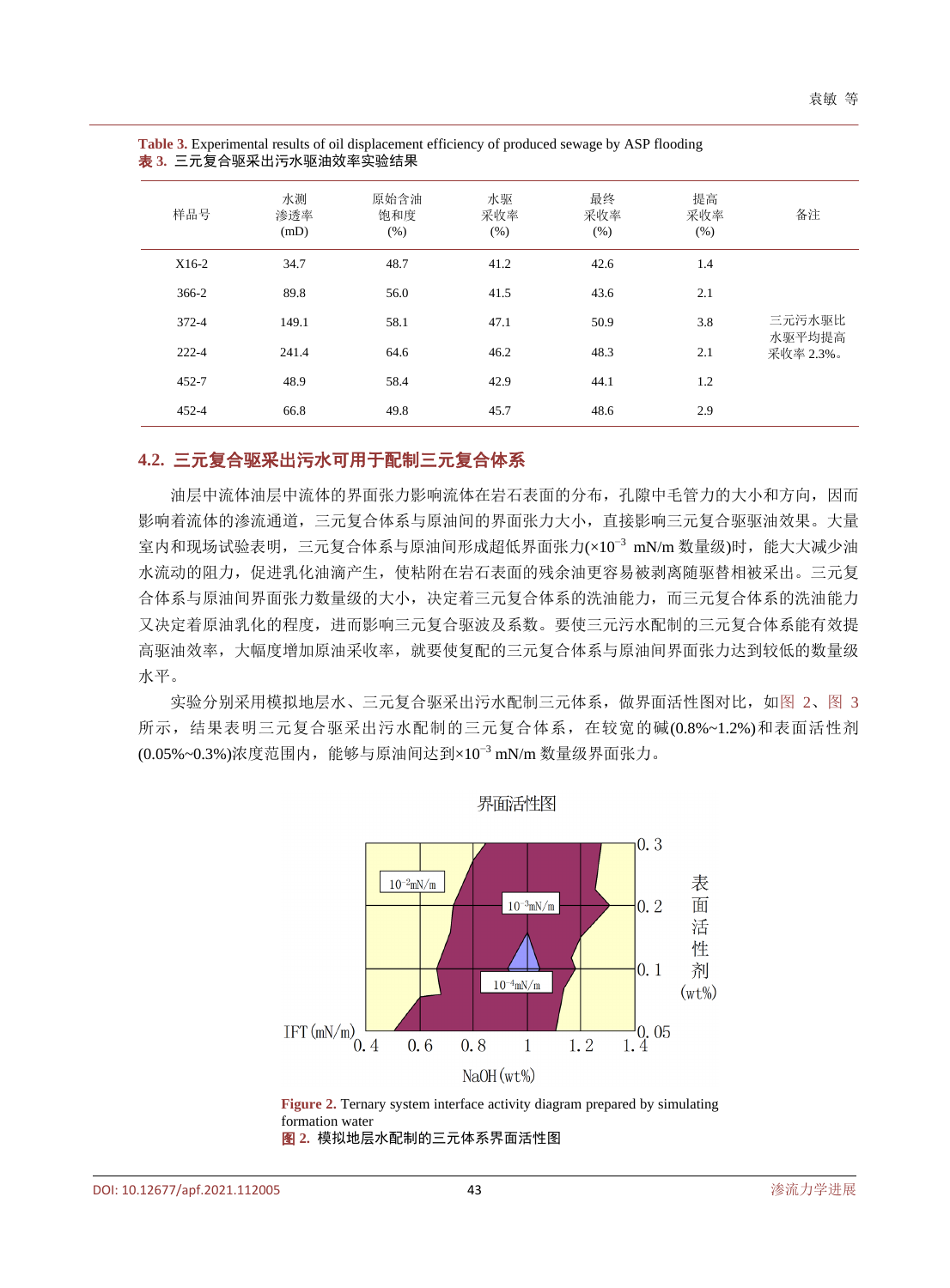<span id="page-5-0"></span>

**Figure 3.** Ternary system interface activity diagram prepared by ternary compound flooding produced water 图 **3.** 三元复合驱采出污水配制三元体系界面活性图

将三元复合驱采出污水配制三元复合体系之后,再进行岩心注入能力实验。实验方法是采用大庆地 区模拟地层水配制的三元复合体系进行岩心驱替实验,等待注入压力稳定后,再注入由不同悬浮物含量 组成的三元复合驱采出污水配制的三元复合体系,共 25 倍孔隙体积,观察注入压力变化情况。利用三元 复合驱采出污水配制三元复合体系时,必须严格控制三元复合驱采出污水中悬浮物含量、含油量等注水 指标[\[8\]](#page-7-0)[。图](#page-5-1) 4 是不包含注入水中含油、在不同悬浮物含量条件下,三元复合驱采出污水配制三元复合体 系的注入能力评价实验,实验结果可以看出,随着悬浮物含量的增大,注入压力也随之上升[\[9\]](#page-7-1)。因此, 在含油量、悬浮物含量达标的情况下,注入压力上升幅度不明显,渗透率下降率达到 50%以下,三元复 合驱采出污水可以配制三元复合体系[\[10\]](#page-7-2)。

<span id="page-5-1"></span>

**Figure 4.** Experimental results of oil displacement of produced sewage by ASP flooding with effluent from ternary compound flooding system 图 **4.** 三元复合驱采出污水复配三元复合体系驱油实验结果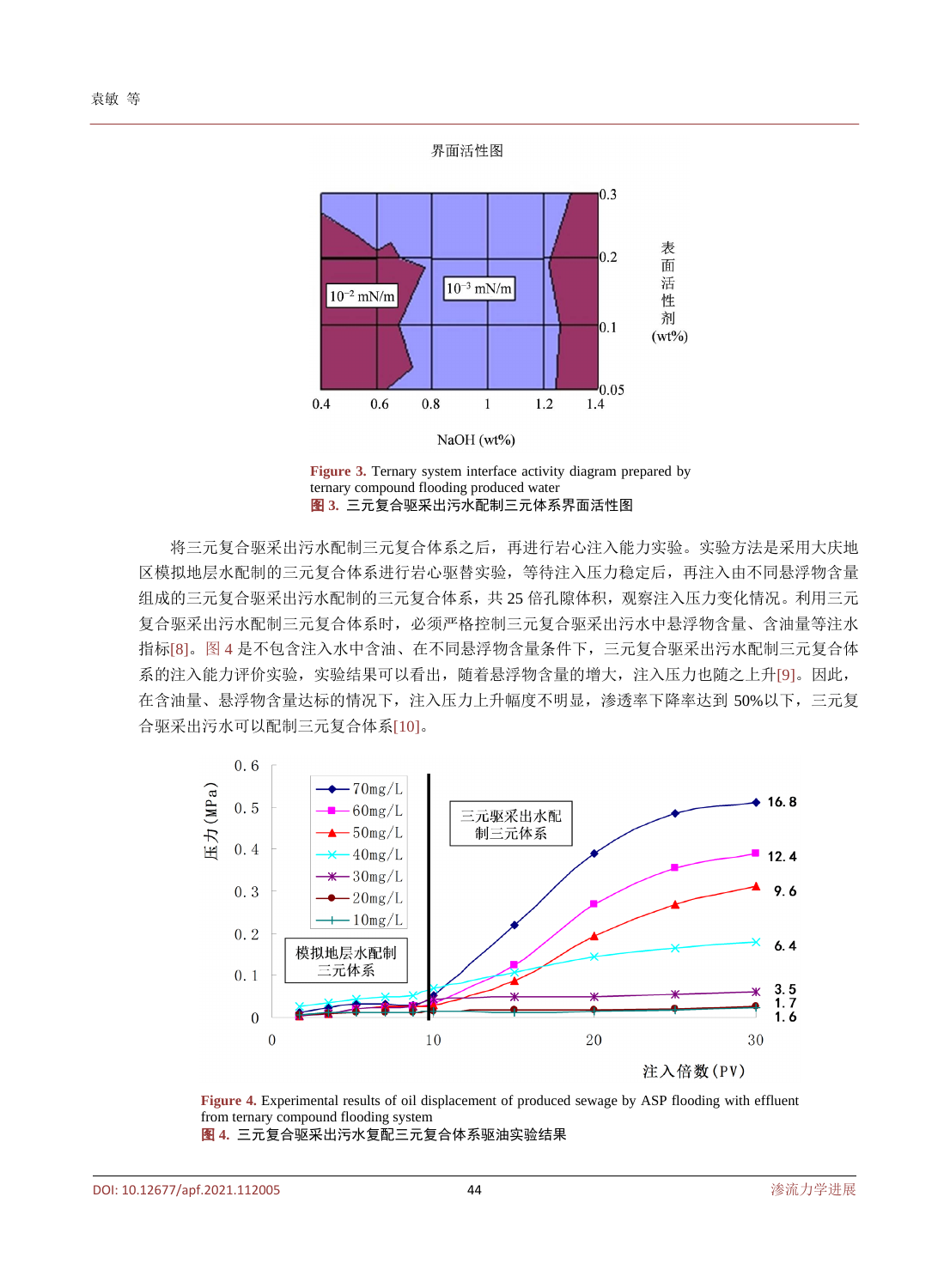#### **4.3.** 三元复合驱采出污水复配三元体系后驱油效率实验

研究油田三次采油驱油机理,就是研究注入化学剂在油层内部对原油所发生的变化。在三次采油过 程中,注入化学剂要不断克服阻力,驱出原油,从而引起油层内部油、水分布数量和分布形式的变化[\[11\]](#page-7-3)。 三次采油驱油效果主要由两方面因素决定:一是注入水与原油间的界面张力,通常情况下,油水界面张 力达到 10<sup>-3</sup> mN/m 数量级时,容易使原来连续相的油逐渐变成单个分散的油滴,从而能易于被驱替排出; 二是注入体系的粘度,注入水粘度越高,驱油时的油水粘度比越小,容易形成活塞式驱替,使原油被整 体连续驱替排出,导致注入水水驱采收率越高。三元复合驱采出污水复配三元体系与原油间的界面张力 能够达到  $10^{-3}$  mN/m 数量级, 粘度为 54.2 mPa·s, 能够有效扩大波及系数和洗油效率, 提高采收率幅度达 到 16.9% ([见表](#page-6-7) 4)。

综上所述,利用采用三元复合驱采出污水配制三元复合体系,既解决了大庆油田污水排放污染环境 的问题,又实现了三元复合驱采出污水的重复利用,为油田提高原油采收率,节约污水处理方面的大量 资金投入,为油藏开发设计、地面工艺优化具有重要指导意义[\[12\]](#page-7-4)。

| 样品号       | 水测<br>渗透率<br>(mD) | 原始含油<br>饱和度<br>(% ) | 水驱<br>采收率<br>(% ) | 最终<br>采收率<br>(% ) | 提高<br>采收率<br>(% ) | 备注                             |
|-----------|-------------------|---------------------|-------------------|-------------------|-------------------|--------------------------------|
| 1110-3    | 9.84              | 53.0                | 44.8              | 62.2              | 17.4              | 三元污水驱平<br>均比水驱提高<br>采收率 16.9%。 |
| $371 - 8$ | 39.94             | 57.7                | 46.6              | 62.7              | 16.2              |                                |
| $22 - 8$  | 40.18             | 60.4                | 33.5              | 50.0              | 16.5              |                                |
| 1116-4    | 118.68            | 58.4                | 46.8              | 64.4              | 17.6              |                                |

<span id="page-6-7"></span>**Table 4.** Experimental results of oil displacement efficiency of produced sewage by ASP flooding 表 **4.** 三元复合驱采出污水驱油效率实验结果

# **5.** 结论

1) 三元复合驱采出污水中的弱碱(NaHCO<sub>3</sub>)与表面活性剂之间达不到超低界面张力,聚合物经地层剪 切、吸附及滞留后粘度较低,造成三元复合驱采出污水驱驱油效率较低为 2.3%。

2) 注入能力实验结果表明,三元复合驱采出污水可以复配三元体系,但污水中悬浮物含量、含油量 必须控制在 20 mg/L 以下。

3) 三元复合驱采出污水复配的三元复合体系在驱油过程中,与普通污水配制的三元体系一样能够大 幅度提高原油采收率。

# 参考文献

- <span id="page-6-0"></span>[1] 袁增, 王钰, 等. 川东地区气田水水质特征研究[J]. 油气田环境保护, 2021, 31(3): 11-14.
- <span id="page-6-1"></span>[2] 刘国良, 马自俊, 蔡永生, 等. 三元复合驱采出污水悬浮固体组成和影响因素研究[J]. 石油与天然气化工, 2011, 40(2): 208-210.
- <span id="page-6-2"></span>[3] 顾敏. 弱碱三元复合驱采出污水处理影响因素研究[J]. 内蒙古石油化工, 2018, 44(11): 18-21.
- <span id="page-6-3"></span>[4] 王存英, 李小兵. 含油污水处理技术研究进展[J]. 广州化工, 2019, 47(19): 34-38+41.
- <span id="page-6-4"></span>[5] 夏福军, 国胜娟, 徐德会, 等. 大庆油田三次采油采出水处理技术[J]. 油气田环境保护, 2017, 27(2): 34-37.
- <span id="page-6-5"></span>[6] 张博, 郑玉飞. 桩西原油/化学驱体系油水界面扩张流变性影响因素研究[J]. 石油与天然气化工, 2017, 46(3): 78-82.
- <span id="page-6-6"></span>[7] 刘文辉, 等. 海上油田注入水水质对储层伤害的模拟实验[J]. 化工科技, 2020, 28(2): 42-45.